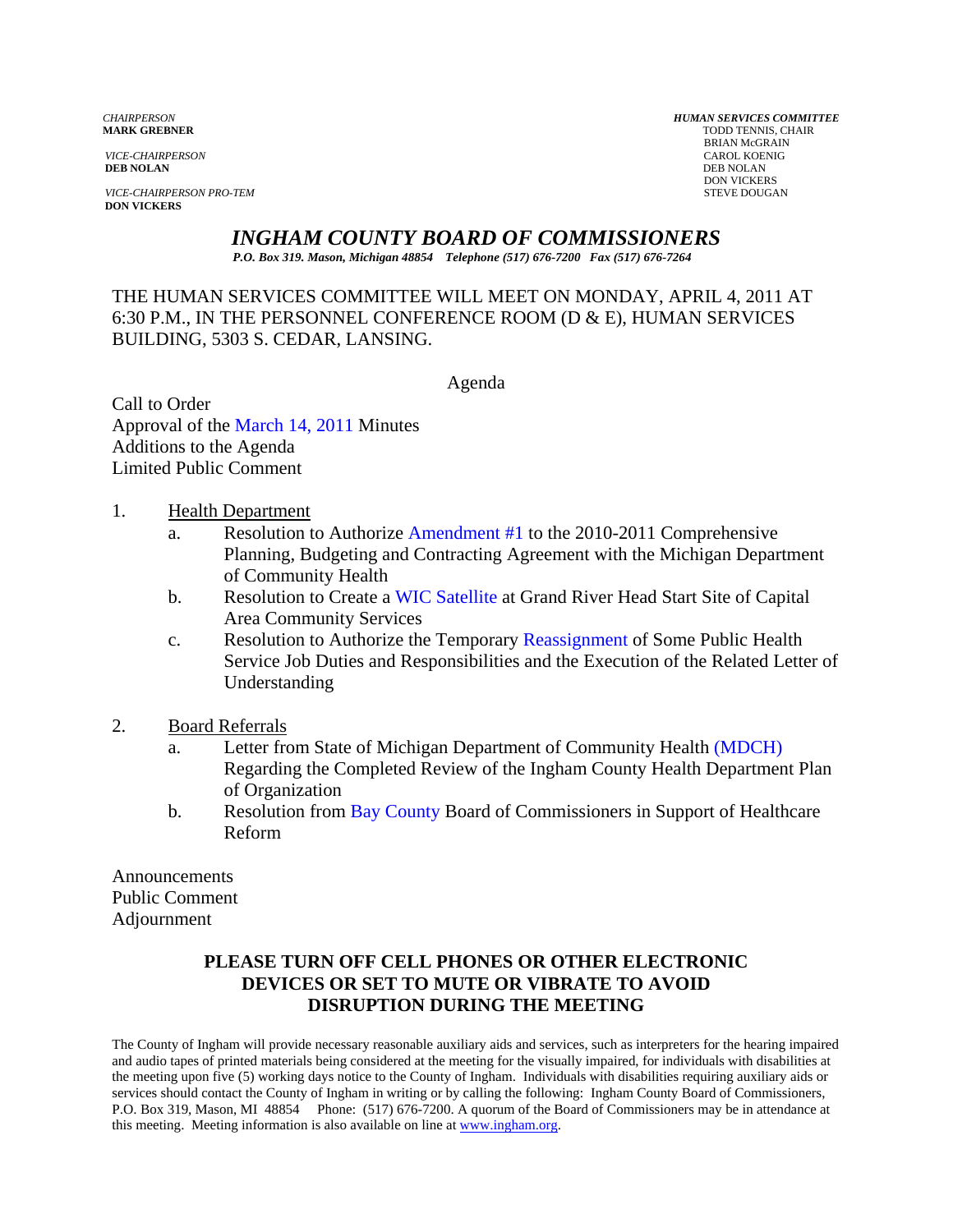### HUMAN SERVICES COMMITTEE March 14, 2011 **Minutes**

<span id="page-1-0"></span>

| <b>Members Present:</b> | Todd Tennis, Brian McGrain, Carol Koenig, Deb Nolan, Don Vickers,<br>Steve Dougan and Board Chairperson Grebner                                                               |
|-------------------------|-------------------------------------------------------------------------------------------------------------------------------------------------------------------------------|
| <b>Members Absent:</b>  | <b>None</b>                                                                                                                                                                   |
| <b>Others Present:</b>  | Jared Cypher, Dean Sienko, Jason Welter, Major Sam Davis, Dean<br>Sienko, Chief Deputy Greg Harless, Rich Estill, Randy A. Marwede, Amy<br>Pocan, Valerie Lafferty and others |

The meeting was called to order by Chairperson Tennis at 6:30 p.m. in the Personnel Conference Room "D & E" of the Human Services Building, 5303 S. Cedar Street, Lansing.

### Approval of the February 28, 2011 Minutes

MOVED BY COMM. VICKERS, SUPPORTED BY COMM. DOUGAN, TO APPROVE THE FEBRUARY 28, 2011 MINUTES AS SUBMITTED.

### MOTION CARRIED UNANIMOUSLY.

Additions to the Agenda

2c. Substitute - Resolution to Authorize 10 and 12 Hour Jail Nurse Shifts for the Jail Nurses at the Ingham County Jail

Limited Public Comment None.

1. Interviews – Senior Citizens Advisory Committee

The Committee interviewed Valerie Lafferty for the Senior Citizen Advisory Board. There is one vacancy.

(Comm. Koenig arrived at 6:34 p.m.)

### MOVED BY COMM. DOUGAN, SUPPORTED BY COMM. NOLAN, TO APPOINT VALERIE LAFFERTY TO THE SENIOR CITIZENS ADVISORY BOARD.

### MOTION CARRIED UNANIMOUSLY.

- 2. Health Department
	- a. Resolution to Authorize an Amendment to the Pediatric Physician Agreement with the College of Human Medicine at Michigan State University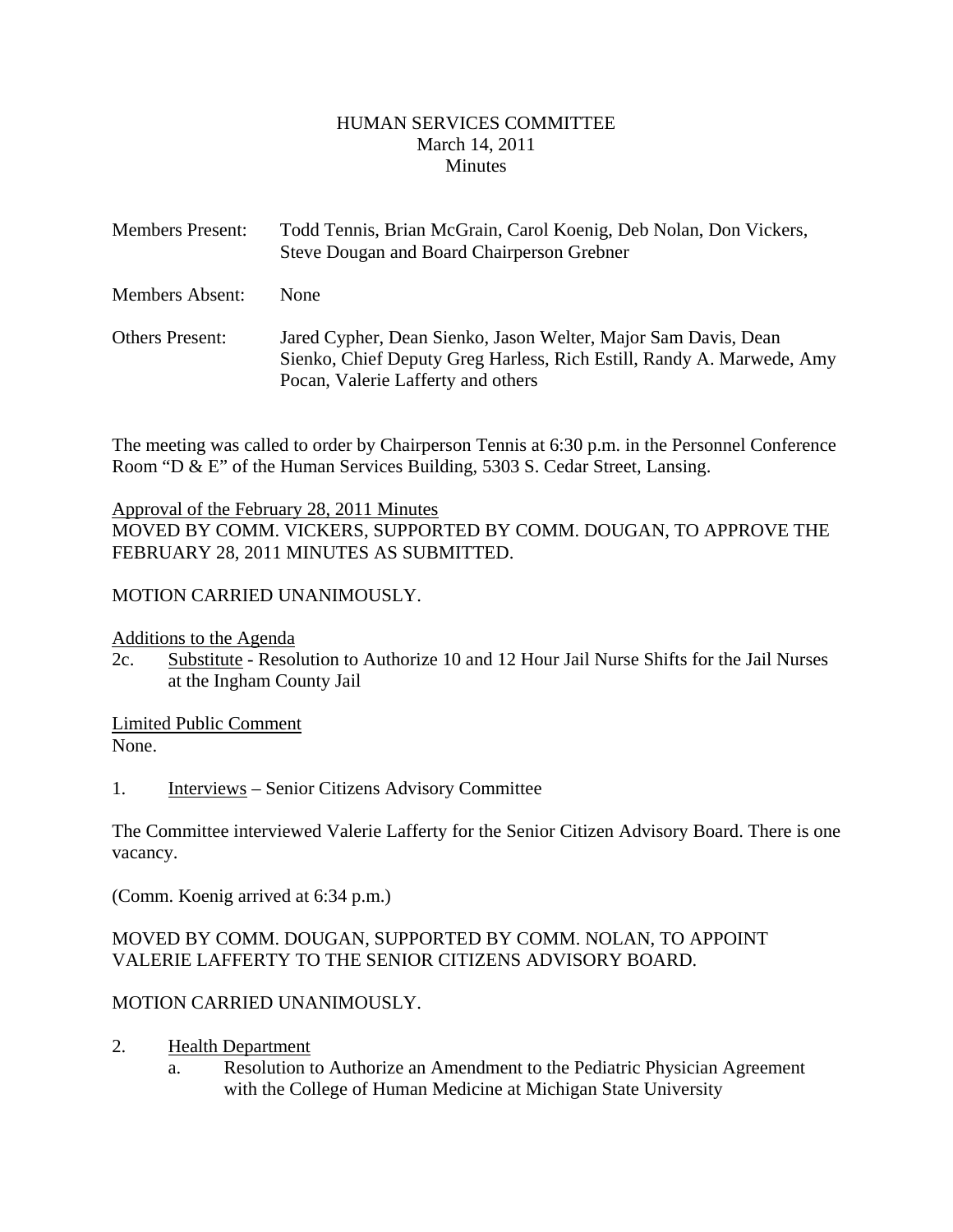### MOVED BY COMM. DOUGAN, SUPPORTED BY COMM. NOLAN, TO APPROVE THE RESOLUTION TO AUTHORIZE AN AMENDMENT TO THE PEDIATRIC PHYSICIAN AGREEMENT WITH THE COLLEGE OF HUMAN MEDICINE AT MICHIGAN STATE UNIVERSITY.

Dr. Sienko explained that this is a continued agreement with Michigan State University since 2005 that had expired on February 28, 2011. He acknowledged this is a 2% increase and informed the Committee there will be an increase of 2% each year of the contract which is consistent with past years. He noted that this is a multi-agency endeavor that includes the Health Department, MSU and Sparrow Hospital. Dr. Sienko assured the Committee that pediatrics is profitable and the program is a good business model.

Comm. Dougan asked how many physicians would be included in the 1 FTE expressing his concern that there is continuity by having one lead physician. Dr. Sienko stated there is continuity with a lead physician who monitors the three or four residents and must physically go into the room with the resident. Comm. Dougan asked if there was concern of how much is salary and how much is overhead. Dr. Sienko stated it is in line with the County physician costs. Mr. Welter stated there is some increase in costs associated with the increase. Comm. Nolan asked if there could be further negotiations. Mr. Welter explained that he had asked for a 1% increase, but, they would not accept that. He explained that there are administrative costs associated with the program and the competing agencies both work under the MSU Health Team. Comm. Koenig asked what Sparrow wanted. Dr. Sienko stated that they wanted a good site.

#### MOTION CARRIED UNANIMOUSLY.

b. Resolution to Authorize Provider Contracts with Barry-Eaton Health Plan

### MOVED BY COMM. NOLAN, SUPPORTED BY COMM. MCGRAIN, TO APPROVE THE RESOLUTION TO AUTHORIZE PROVIDER CONTRACTS WITH BARRY-EATON HEALTH PLAN.

Dr. Sienko explained this is like the Ingham County Health Plan, and many counties have health plans. He explained that some people who live in western Lansing are covered by the Barry-Eaton Health Plan, but use the County clinics because of the close proximity to their homes. He stated that this contract is a way to receive reimbursement. Comm. Vickers asked if anyone from the County travels to Barry County. Mr. Welter stated no. Comm. Nolan asked how many County contracts are there. Mr. Welter stated there are 38 different counties and 15 different county health plans. Mr. Welter also explained because the County is a FQHC the patients can not be refused and this contract is a set payment mechanism.

(Board Chairperson Grebner arrived at 6:49 p.m.)

### MOTION CARRIED UNANIMOUSLY.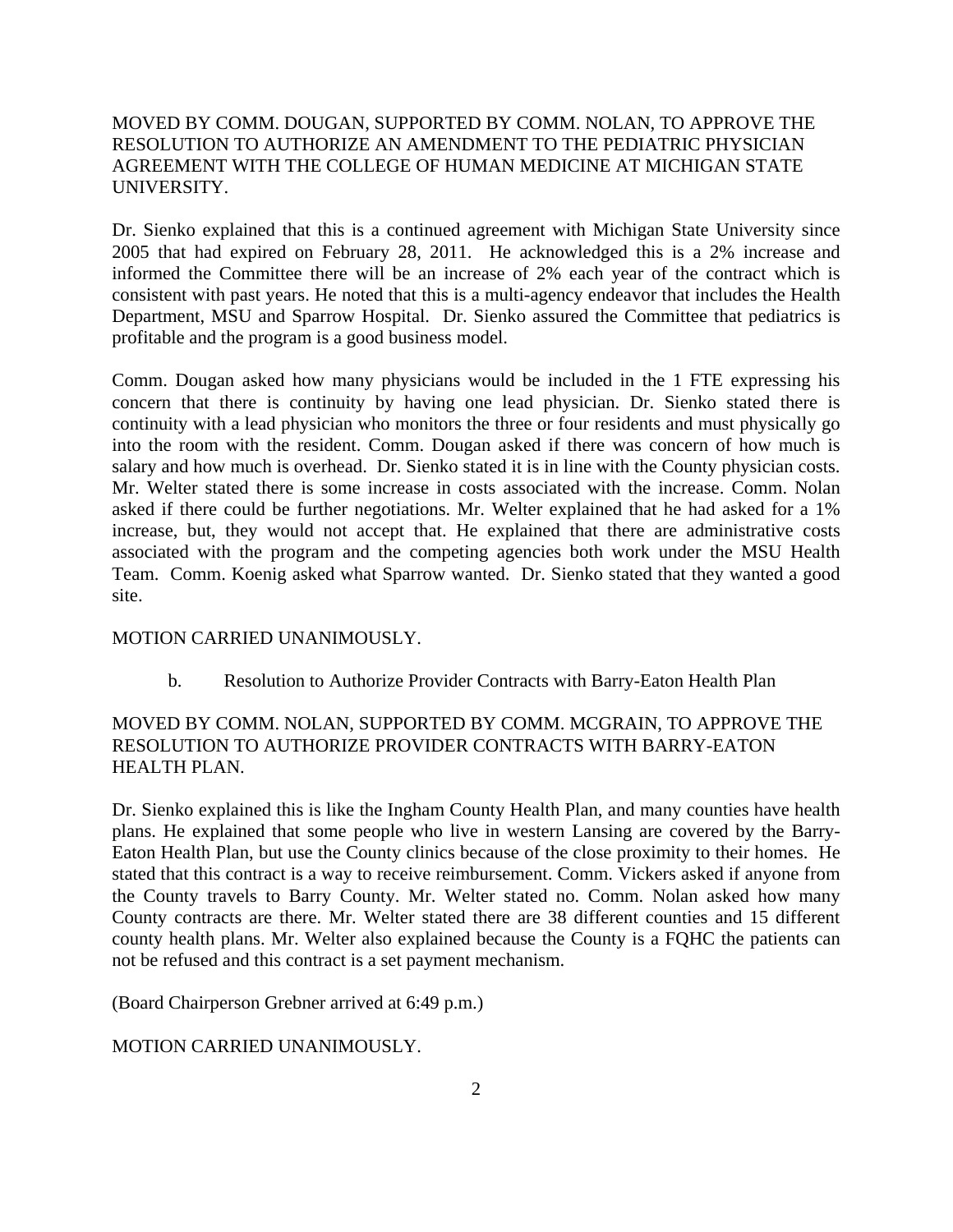c. Resolution to Authorize 10 and 12 Hour Jail Nurse Shifts for the Jail Nurses at the Ingham County Jail

## MOVED BY COMM. NOLAN, SUPPORTED BY COMM. VICKERS, TO APPROVE THE RESOLUTION TO AUTHORIZE 10 AND 12 HOUR JAIL NURSE SHIFTS FOR THE JAIL NURSES AT THE INGHAM COUNTY JAIL.

Dr. Sienko explained that this would allow for 24/7 coverage with a minimum of 1 FTE registered nurse on site. He stated that there is a gap on some nights where a registered nurse is not present. He explained that there is a shift differential to compensate those who work 6:30 p.m. to 6:30 a.m. There would be an added cost that is under \$10,000 to be shared by the Sheriff's Office and the Health Department. He anticipates cost recovery by reducing the number of transports to the hospital emergency room because there will be a higher level provider on staff. Comm. Grebner expressed his concern that emergency transport fluctuates from year to year.

Comm. Nolan asked if several years ago the 24/7 accredited coverage had already been established. Chief Deputy Harless stated that he was not aware of that and because of staffing levels it is not possible. Comm. Grebner stated to the best of his knowledge there is not a current contract.

Comm. Dougan asked if there is already a shift differential being paid, and what constitutes the qualification to receive the shift differential. Mr. Estill answered the hours after 7:00 p.m. and there will only be one person working this shift, however, it may not be the same person. Mr. Estill noted that at this time no one is receiving a shift differential. Comm. Dougan asked because it is all General Fund Dollars would it be easier to pay from the Health Department's time card rather than the split with the Sheriff's office. Chief Deputy Harless stated sharing was considered because of each department's budget. Mr Cypher stated that a one time transfer could be done.

(Comm. Koenig left at 7:04 p.m.)

MOTION CARRIED UNANIMOUSLY. Absent: Comm. Koenig

Comm. Grebner noted that the Jail Census was down and a future review may be warranted.

3. Controller/Administrator's Office - Resolution Authorizing an Agreement with the Community Mental Health Authority of Clinton, Eaton, & Ingham Counties for Services in the Ingham County Jail

MOVED BY COMM. MCGRAIN, SUPPORTED BY COMM. DOUGAN, TO APPROVE THE RESOLUTION AUTHORIZING AN AGREEMENT WITH THE COMMUNITY MENTAL HEALTH AUTHORITY OF CLINTON, EATON, & INGHAM COUNTIES FOR SERVICES IN THE INGHAM COUNTY JAIL.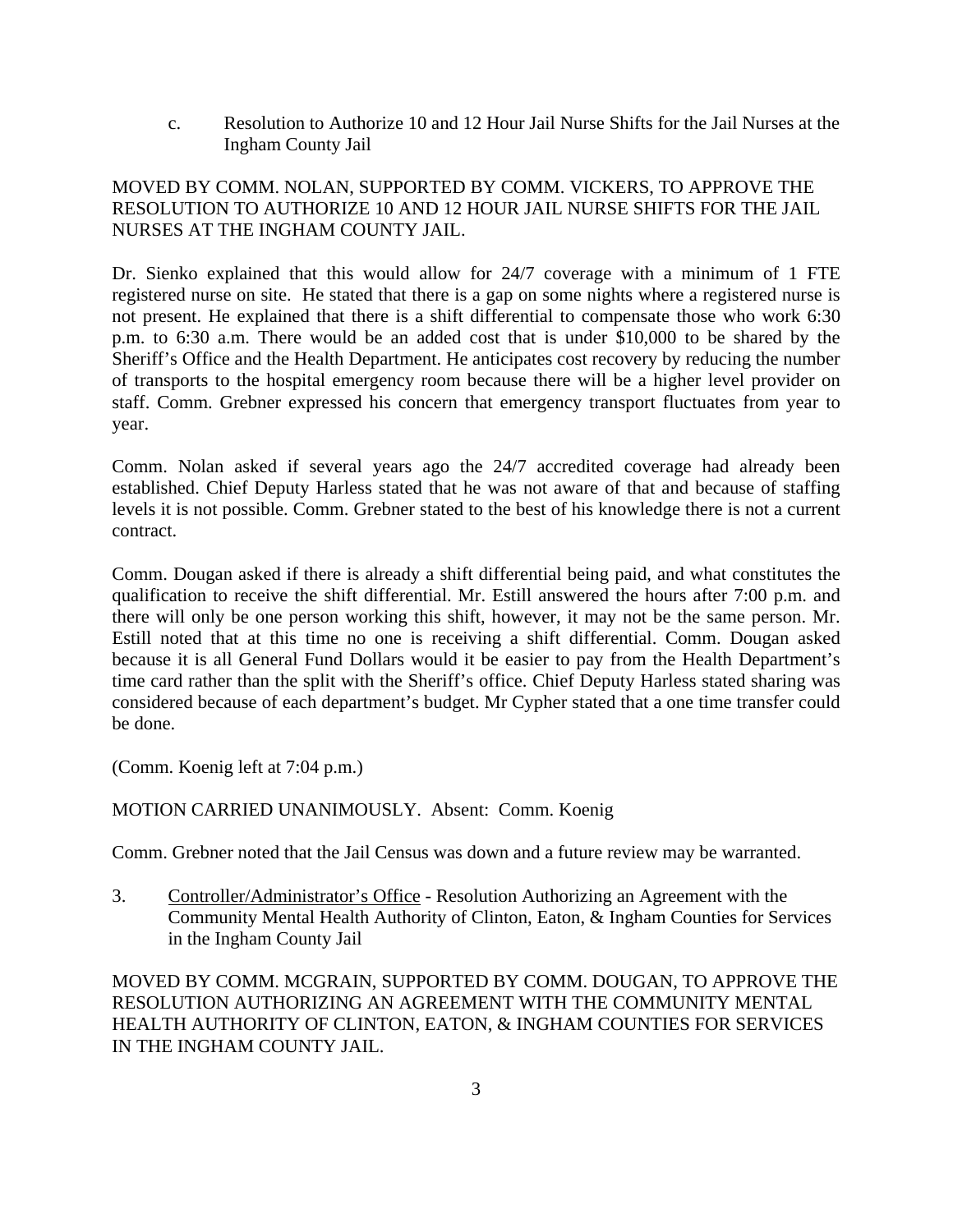Comm. McGrain expressed his concern that this was back dated. Mr. Cypher stated it was back dated to the State's Fiscal Year. Comm. Tennis stated it was advised to do so by the Michigan Association of Counties.

MOTION CARRIED UNANIMOUSLY. Absent: Comm. Koenig

4. Veterans Affairs - Training for Department Employees on Electronic Imaging System

# MOVED BY COMM. VICKERS, SUPPORTED BY COMM. MCGRAIN, TO APPROVE TRAINING FOR DEPARTMENT EMPLOYEES ON ELECTRONIC IMAGING SYSTEM.

MOTION CARRIED UNANIMOUSLY. Absent: Comm. Koenig

Announcements None.

Public Comment None.

The meeting adjourned at approximately 7:08 p.m.

Respectfully submitted,

Julie Buckmaster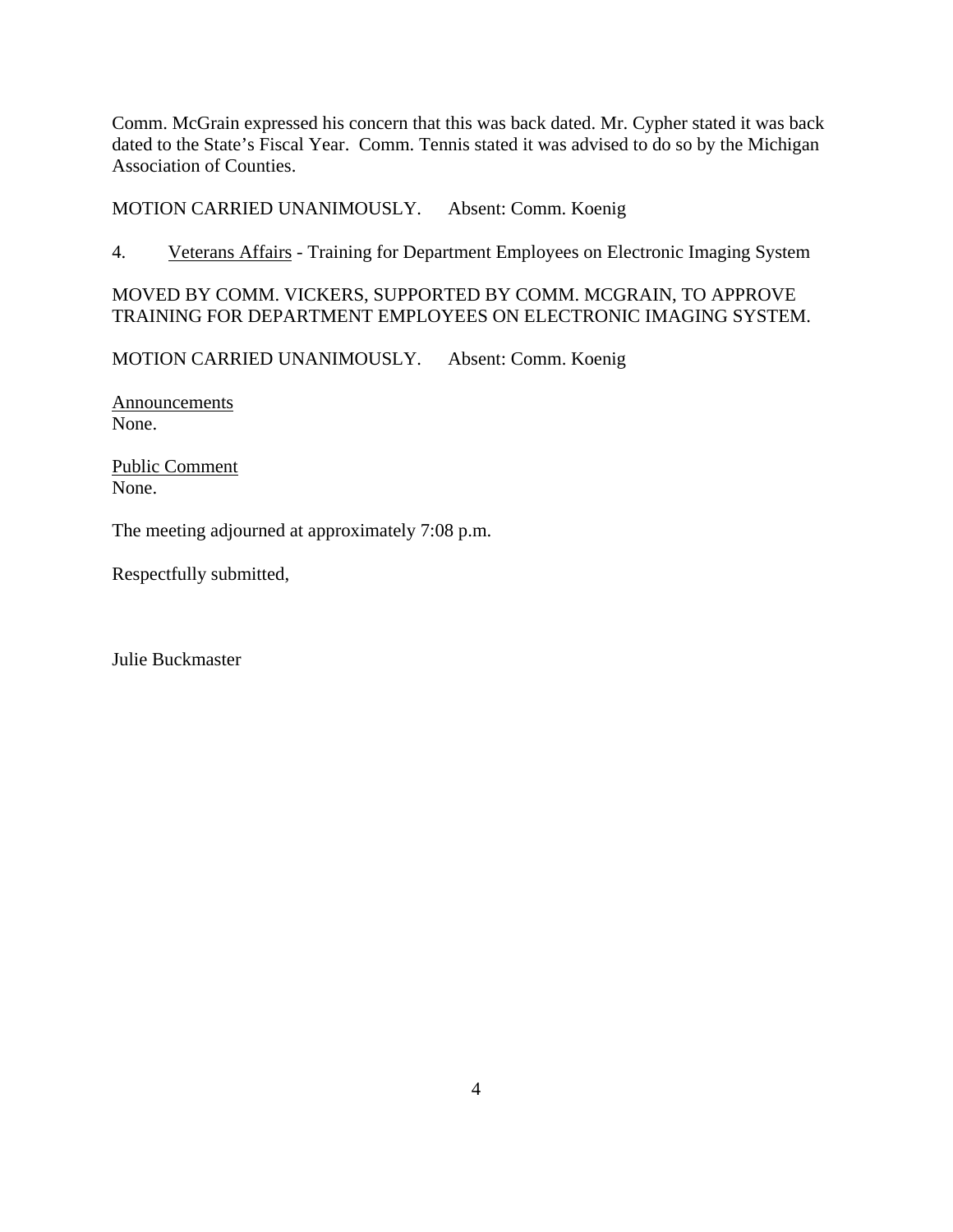# **APRIL 4, 2011 HUMAN SERVICES AGENDA STAFF REVIEW SUMMARY**

# **ACTION ITEMS:**

1(a). *Resolution to Authorize Amendment #1 to the 2010-2011 Comprehensive Planning, Budgeting and Contracting Agreement with the Michigan Department of Community Health* 

This resolution authorizes Amendment #1 of the 2010-2011 Comprehensive Planning, Budgeting and Contracting (CPBC) Agreement with the Michigan Department of Community Health (MDCH). The CPBC Agreement is the annual process whereby the MDCH transmits State and Federal funds to Ingham County to support public health programs. The CPBC Agreement is regularly amended to adjust funding levels and clarify terms and conditions. Amendment #1 will increase the budget for Comprehensive Local Health Services from \$5,026,341 to \$5,208,361 for a net increase of \$182,020. The Amendment makes the following specific changes in the budget:

- 1. BCCCP Coordination, a decrease of \$120,390 to \$352,110.
- 2. Building Healthy Communities, an increase of \$9,000 to \$34,000.
- 3. Complete Streets Cardiovascular Disease Funding, an increase of \$3,014 to \$9,414.
- 4. The Family Planning/BCCCP Joint Project, a decrease of \$5,020 to \$12,980.
- 5. Safe Routes to School, a decrease of \$3,025 to \$4,875.
- 6. WIC Resident Services, an increase of \$82,784 to \$1,173,832.
- 7. Essential Local Public Health Services Drinking Water programs, an increase of \$2,009 to \$46,108.
- 8. Food Service Sanitation an increase of \$9,102 to \$208,875.
- 9. Essential Local Public Health Services, an increase of \$45,481 to \$876,174.
- 10. Essential Local Public Health Services on Site Sewage, an increase of \$4,079 to \$98,614.
- 11. Local Tobacco Reduction has received \$25,000 in funding.
- 12. The Department received \$4,500 to participate in Michigan Minority Health Month.
- 13. Public Health Emergency Response H1N1 has received \$125,486.

The Assistant Deputy Controller recommends approval.

1(b). *Resolution to Create a WIC Satellite at Grand River Head Start Site of Capital Area Community Services* This resolution authorizes the establishment of a WIC satellite clinic in North Lansing. The Capital Area Community Services (CACS) operates programs in the former Grand River School in north Lansing. CACS has extended an offer to provide an entire classroom for a WIC satellite clinic for \$300 per month. These costs will be covered by the additional revenue from MDCH included in the CBPC amendment running concurrently with this resolution. The Assistant Deputy Controller recommends approval.

### 1(c). *Resolution to Authorize the Temporary Reassignment of Some Public Health Service Job Duties and Responsibilities and the Execution of the Related Letter of Understanding*

This resolution authorizes the temporary distribution of job duties and responsibilities among some remaining Health Department staff following the retirement of the Director of Public Health Services. This arrangement would remain in place until December 31, 2011. Additional staff transitions are anticipated towards the end of 2011 which will require a reassessment of and job duties and responsibilities. The affected bargaining unit (ICEA County Professionals) has been consulted, provided documentation regarding the recommendations contained in this resolution and executed a Letter of Understanding. Savings in FY 2011 are approximately \$40,000. The Assistant Deputy Controller recommends approval.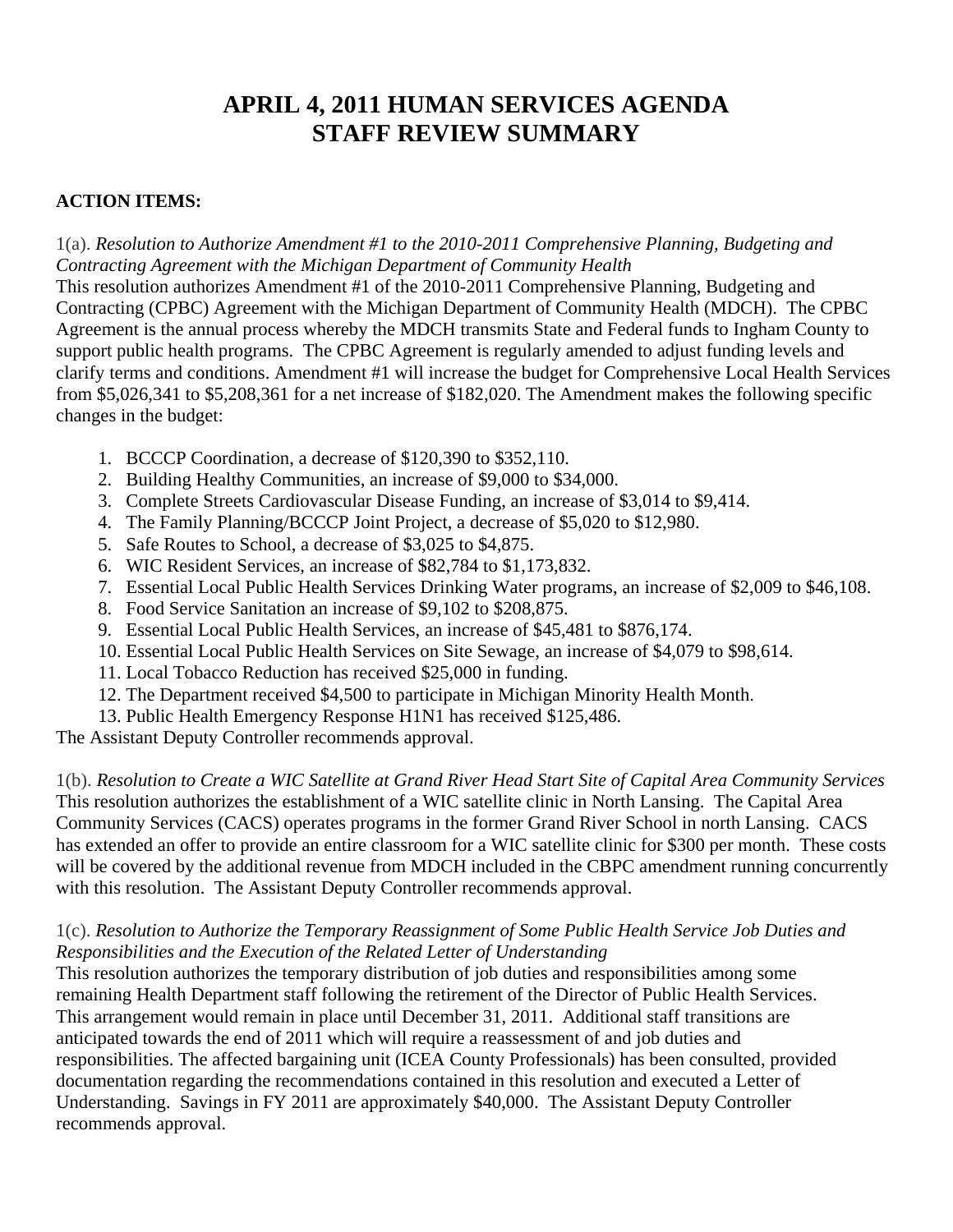**Agenda Item 1a** 

# MEMORANDUM

<span id="page-6-0"></span>

| To:      | <b>Human Services Committee</b><br><b>Finance Committee</b> |
|----------|-------------------------------------------------------------|
| From:    | Dean Sienko, M.D. Health Officer                            |
| Date:    | March 14, 2010                                              |
| Subject: | CPBC Agreement Amendment #1 for 2010-2011                   |

This is a recommendation to authorize Amendment #1 of the 2010-2011 Comprehensive Planning, Budgeting and Contracting (CPBC) Agreement with the Michigan Department of Community Health (MDCH). The CPBC Agreement is the annual process whereby the MDCH transmits State and Federal funds to Ingham County to support public health programs. The CPBC Agreement establishes the funding levels and the terms and conditions under which the funds are disbursed. The Board of Commissioners authorized the 2010- 2011 Agreement in Resolution No. #10-334.

The CPBC Agreement is regularly amended to adjust funding levels and clarify terms and conditions. Amendment #1 will increase the budget for Comprehensive Local Health Services from \$5,026,341 to \$5,208,361 for a net increase of \$182,020. The Amendment makes the following specific changes in the budget:

- 14. BCCCP Coordination, a decrease of \$120,390 to \$352,110.
- 15. Building Healthy Communities, an increase of \$9,000 to \$34,000.
- 16. Complete Streets Cardiovascular Disease Funding, an increase of \$3,014 to \$9,414.
- 17. The Family Planning/BCCCP Joint Project, a decrease of \$5,020 to \$12,980.
- 18. Safe Routes to School, a decrease of \$3,025 to \$4,875.
- 19. WIC Resident Services, an increase of \$82,784 to \$1,173,832.
- 20. Essential Local Public Health Services Drinking Water programs, an increase of \$2,009 to \$46,108.
- 21. Food Service Sanitation an increase of \$9,102 to \$208,875.
- 22. Essential Local Public Health Services, an increase of \$45,481 to 876,174.
- 23. Essential Local Public Health Services On Site Sewage, an increase of \$4,079 to \$98,614.
- 24. Local Tobacco Reduction has received \$25,000 in funding.
- 25. The Department received \$4,500 to participate in Michigan Minority Health Month.
- 26. Public Health Emergency Response H1N1 has received \$125,486.

This is an unusually large number of budget adjustments. One contributing factor for the large number of adjustments is that MDCH has gone to an all electronic contract management system called EGrAMS and their staff is still mastering the new system. Another contributing factor is that the budgets depend on the timing of Federal funding allocations and Michigan legislative appropriation. The timing of these actions is beyond MDCH's control.

Regarding the reduction in BCCCP Coordination funding (item 1 above), in 2010 we anticipated that MDCH's original budget for that program would not be sustained, and our 2011 budget therefore reflects lower caseload. Regarding the increase in WIC Resident Services (item 6), we believe that the grant amount plus other program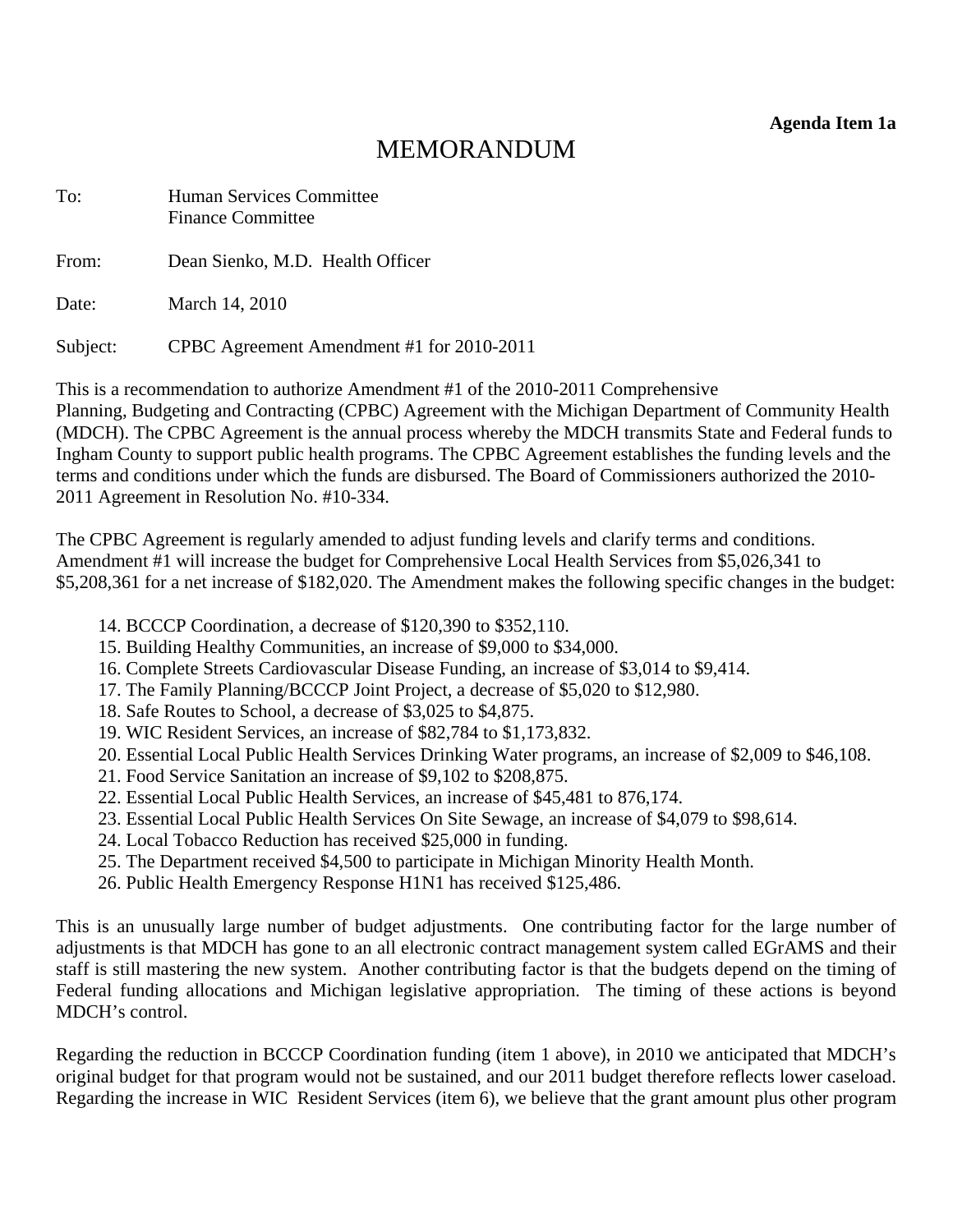revenues such as WIC lead screening revenue from Medicaid, will exceed the cost of the program for 2011. A resolution which accompanies this one, to provide WIC services at Grand River Head Start, is aimed at ensuring we are able to capture this revenue. Regarding Public Health Emergency Response Funds (item 13), I draw to your attention the fact that certain emergency response expenditures were authorized in resolution #10-405 in anticipation of these funds, and the funds have been received as expected.

Finally, regarding the \$4,500 in funds for Michigan Minority Health Month (item 12), all this money will pass through the department into community contracts for youth and health-oriented events which must be held in April. The four community organizations that will produce health events are:

- \$1,000 -- Greater Lansing African American Health Institute
- \$1,000 -- Lansing Latino Health Alliance
- \$1,000 -- Woodlands Indian Community Center
- \$1,500 -- One Love Global, Inc.

We are requesting that contracts be authorized with these organizations at this time.

I recommend that the Board of Commissioners adopt the attached resolution.

c: John Jacobs w/attachment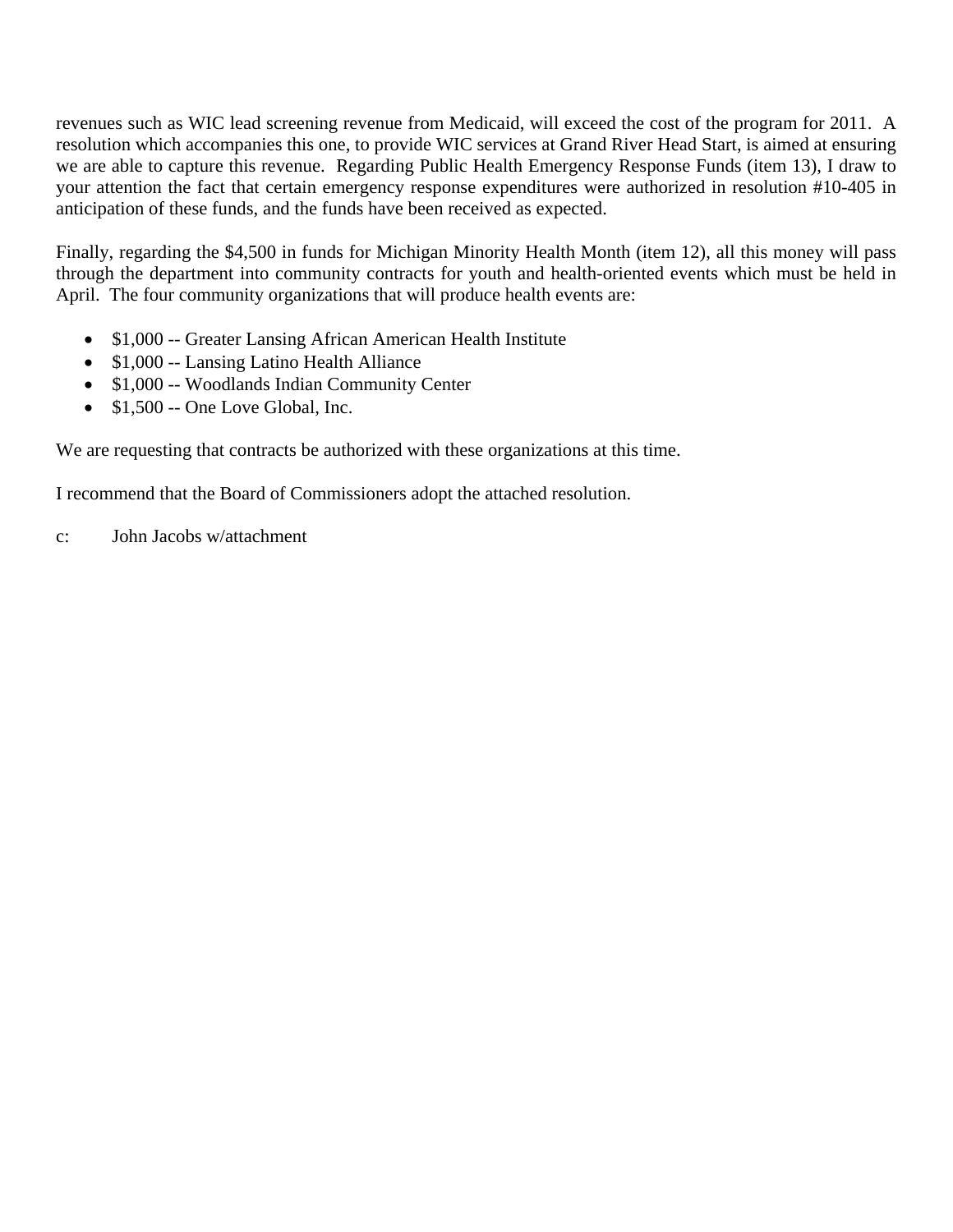Introduced by the Human Services and Finance Committees of the:

## INGHAM COUNTY BOARD OF COMMISSIONERS

### **RESOLUTION TO AUTHORIZE AMENDMENT #1 TO THE 2010-2011 COMPREHENSIVE PLANNING, BUDGETING AND CONTRACTING AGREEMENT WITH THE MICHIGAN DEPARTMENT OF COMMUNITY HEALTH**

WHEREAS, the responsibility for protecting the health of the public is a shared responsibility between the State and County governments in Michigan; and

WHEREAS, the Michigan Department of Community Health (MDCH) and local health departments enter into contracts to clarify the role and responsibility of each party in protecting public health; and

WHEREAS, the MDCH and Ingham County have entered into a 2010-2011 Agreement for the delivery of public health services under the Comprehensive Planning, Budgeting and Contracting (CPBC) process as authorized by Resolution #10-334; and

WHEREAS, the MDCH has proposed an amendment to the current Agreement to adjust grant funding levels and clarify Agreement procedures; and

WHEREAS, the Health Officer has recommended that the Board of Commissioners authorize the Amendment.

THEREFORE BE IT RESOLVED, that the Ingham County Board of Commissioners authorizes Amendment #1 to the 2010-2011 Comprehensive Planning, Budgeting, and Contracting (CPBC) Agreement with the Michigan Department of Community Health (MDCH).

BE IT FURTHER RESOLVED, that the total amount of CPBC funding shall increase from \$5,026,341 to \$5,208,361 for a net increase of \$182,020, which includes:

- 1. BCCCP Coordination, a decrease of \$120,390 to \$352,110.
- 2. Building Healthy Communities, an increase of \$9,000 to \$34,000.
- 3. Complete Streets Cardiovascular Disease Funding, an increase of \$3,014 to \$9,414.
- 4. The Family Planning/BCCCP Joint Project, a decrease of \$5,020 to \$12,980.
- 5. Safe Routes to School, a decrease of \$3,025 to \$4,875.
- 6. WIC Resident Services, an increase of \$82,784 to \$1,173,832.
- 7. Drinking Water programs, an increase of \$2,009 to \$46,108.
- 8. Food Service Sanitation an increase of \$9,102 to \$208,875.
- 9. Local Public Health Operations, an increase of \$45,481 to 876,174.
- 10. On Site Sewage, an increase of \$4,079 to \$98,614.
- 11. Local Tobacco Reduction has received \$25,000 in funding.
- 12. The Department received \$4,500 to participate in Michigan Minority Health Month.
- 13. Public Health Emergency Response H1N1 has received \$125,486.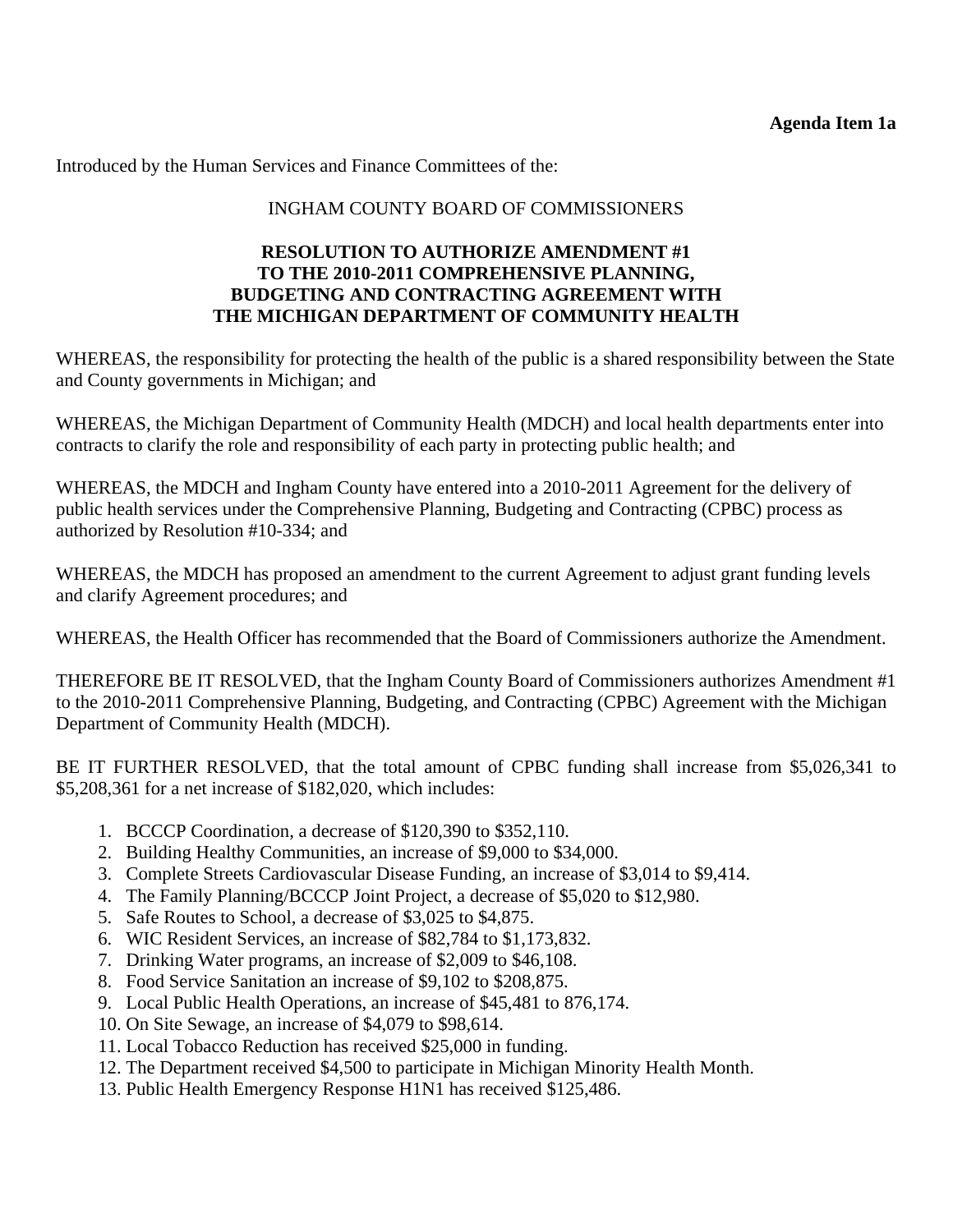BE IT FURTHER RESOLVED, that contracts are authorized with four community based organizations to produce youth and health-oriented events for Michigan Minority Health Month in April as indicated in item 12 above. The four organizations and the amounts each will receive are:

- \$1,000 -- Greater Lansing African American Health Institute
- \$1,000 -- Lansing Latino Health Alliance
- \$1,000 -- Woodlands Indian Community Center
- \$1,500 -- One Love Global, Inc.

BE IT FURTHER RESOLVED, that the Controller/Administrator is authorized to amend the Health Department's 2011 Budget in order to implement this resolution.

BE IT FURTHER RESOLVED, that the County Clerk and the Chairperson of the Board of Commissioners are hereby authorized to sign the necessary contract documents on behalf of the County after approval as to form by the County Attorney.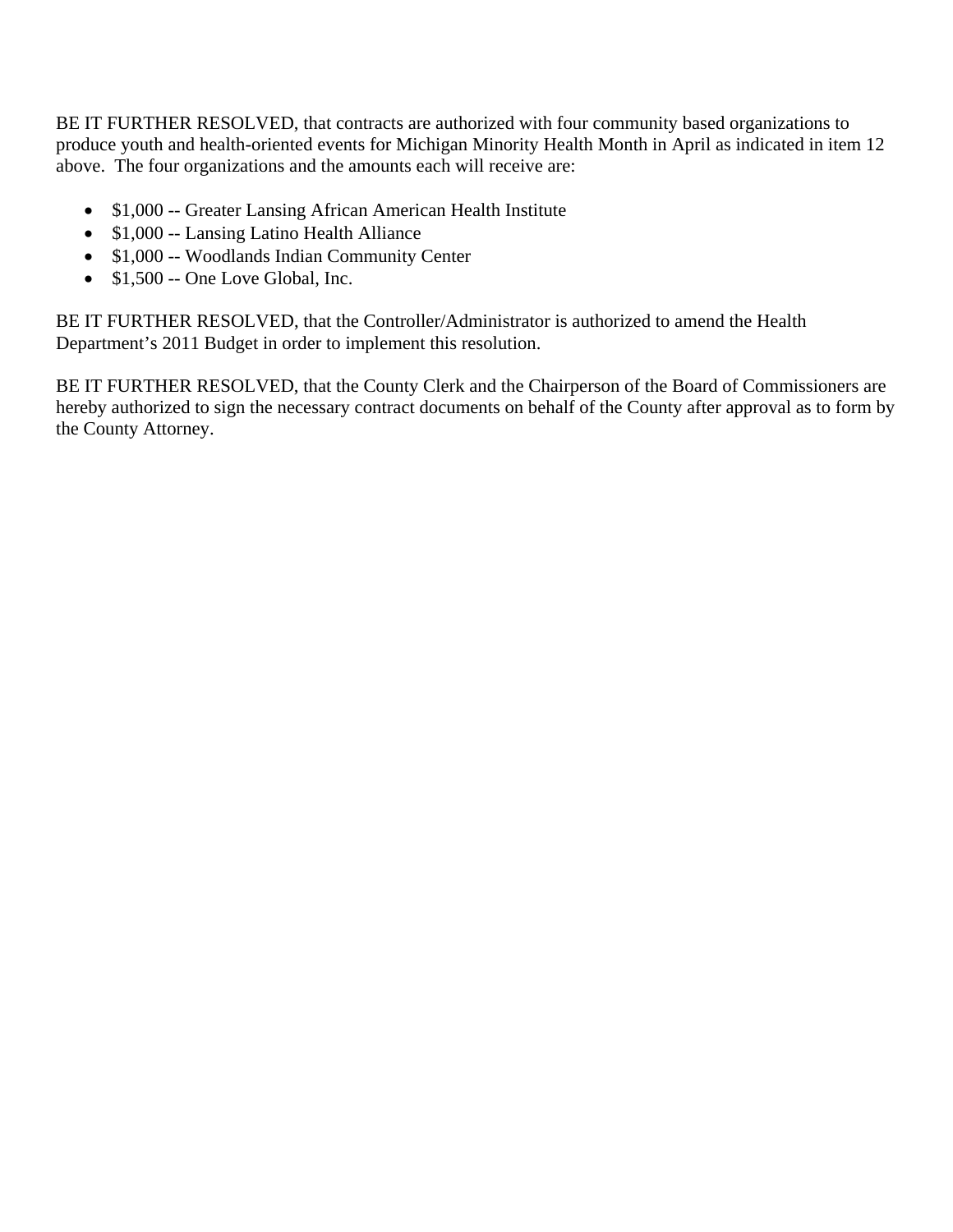**Agenda Item 1b** 

# **MEMORANDUM**

<span id="page-10-0"></span>

| TO:          | Human Service Committee<br><b>Finance Committee</b> |  |  |  |  |  |  |
|--------------|-----------------------------------------------------|--|--|--|--|--|--|
| <b>FROM:</b> | Dean Sienko, M.D., Health Officer                   |  |  |  |  |  |  |
| DATE:        | March 24, 2011                                      |  |  |  |  |  |  |
| RE:          | Establishment of a WIC satellite site               |  |  |  |  |  |  |

The Ingham County WIC (Women, Infants and Children) Clinic currently serves over 7,300 participants. WIC provides nutritious foods to pregnant women, infants and children under 5 years of age. The vast majority of the WIC budget is supported by funds from USDA, through MDCH. Ingham County's WIC program has exceeded program requirements and as a result has been awarded FY 2011 performance funds through the MDCH. Each increase in caseload of 100 participants will result in an increase of \$140 per participant in base funding. These funds must be used to maximize caseload, and expand breastfeeding support and nutritional services.

We have developed a plan to meet the above performance criterion, without increasing current staffing. In addition, this revenue will be used to cover costs in Public Health Nursing that are associated with these increased WIC services, resulting in a decrease in utilization of the county general fund.

In order to engage more eligible women in WIC, we have evaluated the distribution of addresses among the target population. A significant portion of under-served eligible women were identified in North Lansing. As such we have identified a potential site for expanded services. Capital Area Community Services (CACS) operates programs including Head Start in the former Grand River School in north Lansing. CACS has extended an offer to provide an entire classroom for a WIC satellite clinic for \$300 per month. These costs will be covered by the additional revenue from MDCH. In order to serve clients at the site we also require two computers with accompanying software and printers at a cost of approximately \$3,232.

Having a WIC satellite at the Head Start site will facilitate collaboration between the WIC and CACS staff, and enhance services to Head Start families. It will provide an excellent opportunity for overall outreach by ICHD as well as for increasing enrollment in our WIC program. The WIC satellite room will be used twice a week, and ICHD could provide other services at that site on the other 3 days. This arrangement will be piloted for one year and then evaluated for fiscal and functional effectiveness.

I recommend that we enter into an agreement with CACS in order to establish a WIC satellite clinic at the Grand River School.

Thank you for your consideration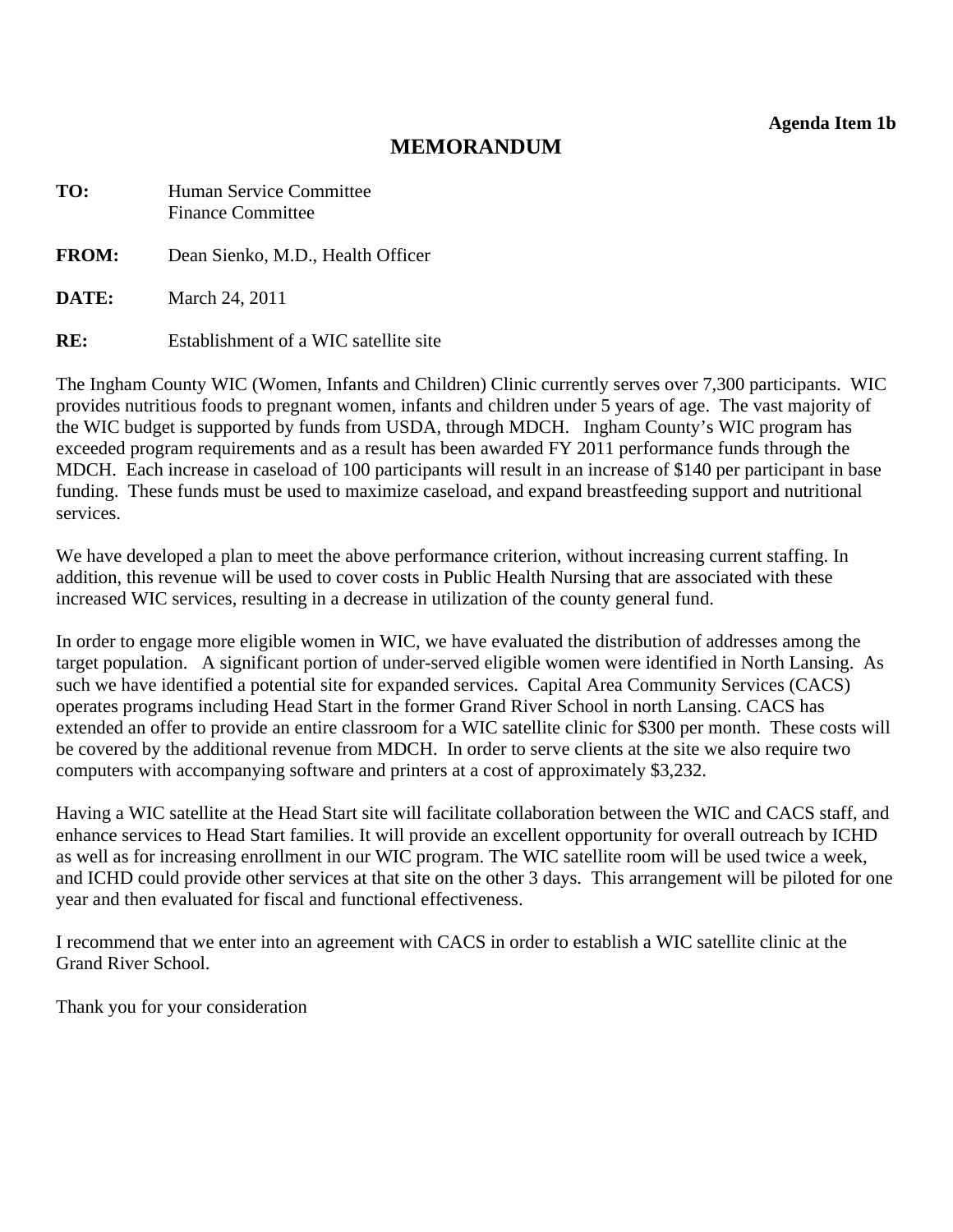Introduced by the Human Services and Finance Committees of the

# INGHAM COUNTY BOARD OF COMMISSIONERS

# **RESOLUTION TO CREATE A WIC SATELLITE AT THE GRAND RIVER HEAD START SITE OF CAPITAL AREA COMMUNITY SERVICES**

WHEREAS, the Ingham County Health Department's Women, Infants and Children (WIC) Clinic carries a caseload over 7,300 participants; and

WHEREAS, WIC participant data show that 1,492 WIC participants live in the 48906 and 48912 zip code area near the Grand River Head Start; and

WHEREAS, the Head Start Program enrolls a number of children whose mothers are eligible for WIC services; and

WHEREAS, the Michigan Department of Community Health – WIC Division has approved a performance allocation of funding for FY 2010/11 to provide expanded WIC services and has amended the Comprehensive Planning, Budgeting and Contracting Agreement for 2010-2011 as indicated in resolution number #\_\_-\_\_; and

WHEREAS, all Head Start children are WIC eligible, and the collaboration between Head Start and Health Department staff would be beneficial to both agencies; and

WHEREAS, the Health Officer recommends that the Board of Commissioners authorize the addition of the Grand River Head Start site as a WIC satellite clinic to serve North Lansing.

THEREFORE BE IT RESOLVED, the Board of Commissioners authorizes an agreement with Capital Area Community Services Head Start for a satellite WIC Clinic.

BE IT FURTHER RESOLVED, that the Ingham County Health Department is authorized to obtain space and accompanying services at Grand River Head Start for up to \$300 per month.

BE IT FURTHER RESOLVED, that the Health Department is authorized to purchase two computers with software and printers for use at the Grand River site for a cost not to exceed \$3,500.

BE IT FURTHER RESOLVED, that the County Clerk and the Chairperson of the Board of Commissioners are hereby authorized to sign the necessary contract documents on behalf of the County after approval as to form by the County Attorney.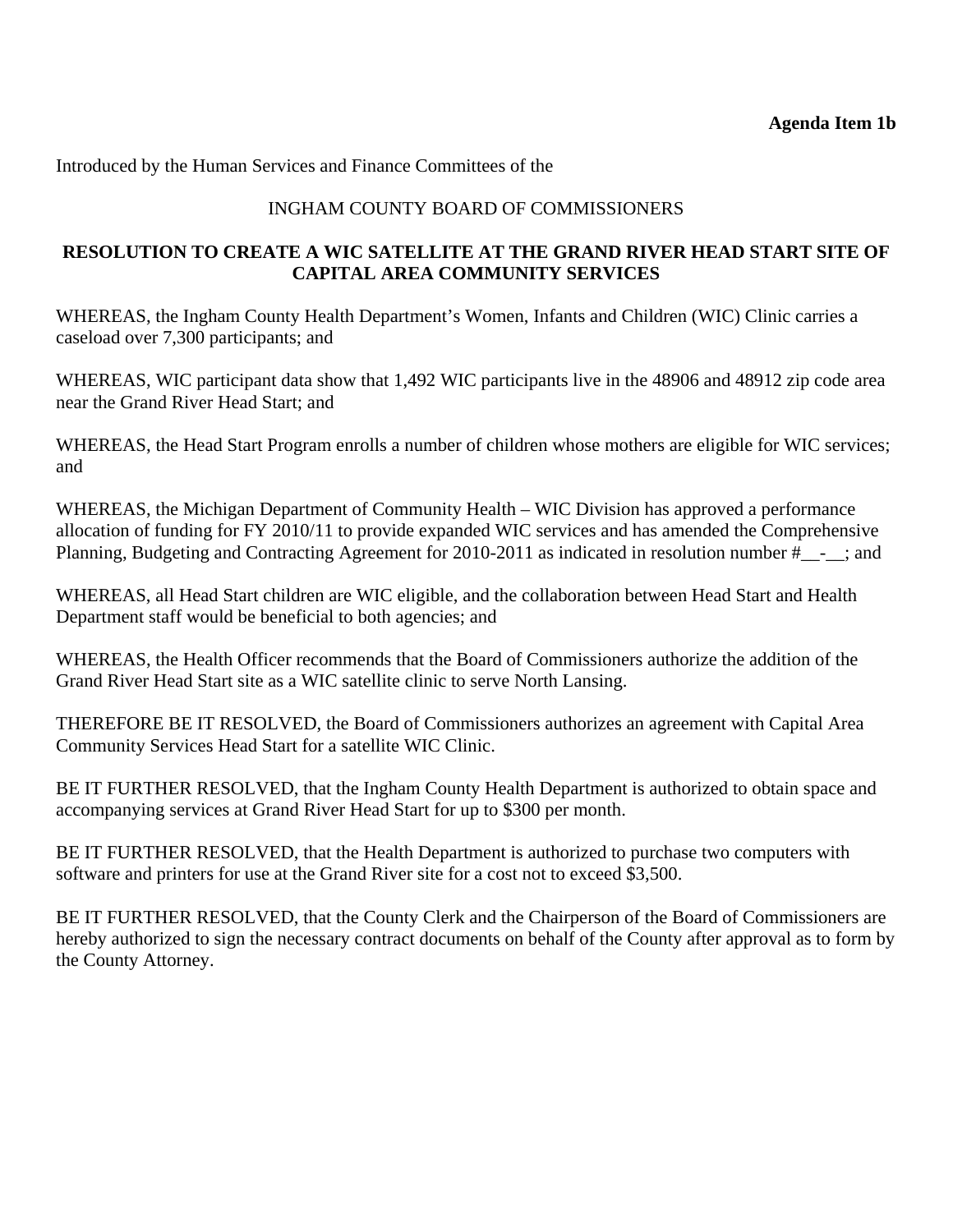<span id="page-12-0"></span>

|                                 | 2011 Personnel Cost Projection            |                   |                   |                   | 2011 Personnel Cost Projection |                 |          |                          |                 |                                              |                 |              |              |          |
|---------------------------------|-------------------------------------------|-------------------|-------------------|-------------------|--------------------------------|-----------------|----------|--------------------------|-----------------|----------------------------------------------|-----------------|--------------|--------------|----------|
|                                 |                                           | MCF <sub>13</sub> |                   |                   |                                |                 |          |                          |                 | <b>ICEA 5</b>                                | <b>ICEA 5</b>   | <b>ICEA7</b> | <b>ICEA7</b> |          |
|                                 | #601004                                   | Step 5            |                   |                   |                                |                 |          | #601135                  |                 | Step 3                                       | Step 4          | Step 1       | Step 3       |          |
| 704000                          | Salary                                    | 87,739            |                   |                   | 704000                         |                 |          | Salary                   |                 | \$46,071                                     | \$48,222        | \$49,848     | \$54,616     |          |
| 720000                          | Longevity                                 | 1,800             |                   |                   | 720000                         |                 |          | Longevity                |                 | 1,800                                        | 1,800           | 1,800        | 1,800        |          |
|                                 | <b>Wages</b>                              | \$89,539          |                   |                   |                                |                 |          | Wages                    |                 | \$47,871                                     | \$50,022        | \$51,648     | \$56,416     |          |
|                                 |                                           |                   |                   |                   |                                |                 |          |                          |                 |                                              |                 |              |              |          |
| 715000                          | FICA&med                                  | 6.850             |                   |                   | 715000                         |                 |          | FICA&med                 |                 | 3.662                                        | 3,827           | 3.951        | 4.316        |          |
| 716020                          | <b>Hith &amp;Surchrg</b>                  | 14,263            |                   |                   | 716020                         |                 |          | <b>Hith &amp;Surchrg</b> |                 | 16,348                                       | 16,348          | 16,348       | 16,348       |          |
| 716100                          | Dental                                    | 828               |                   |                   | 716100                         |                 |          | Dental                   |                 | 828                                          | 828             | 828          | 828          |          |
| 716200                          | <b>Vision</b>                             | 111               |                   |                   | 716200                         |                 |          | <b>Vision</b>            |                 | 111                                          | 111             | 111          | 111          |          |
| 717000                          | Life Insurance                            | 76                |                   |                   | 717000                         |                 |          | Life Insurance           |                 | 76                                           | 76              | 76           | 76           |          |
| 718000                          | Retirement                                | 14,496            |                   |                   | 718000                         |                 |          | Retirement               |                 | 3,882                                        | 4,057           | 4,189        | 4,575        |          |
| 722000                          | <b>Workers Comp</b>                       | 716               |                   |                   | 722000                         |                 |          | <b>Workers Comp</b>      |                 | 407                                          | 425             | 439          | 480          |          |
| 717100                          | <b>Disability</b>                         | 170               |                   |                   | 717100                         |                 |          | <b>Disability</b>        |                 | 91                                           | 95              | 98           | 107          |          |
| 716040                          | <b>Health Ins Trust</b>                   | 895               |                   |                   | 716040                         |                 |          | <b>Health Ins Trust</b>  |                 | 479                                          | 500             | 516          | 564          |          |
| 722600                          | <b>CARES</b>                              | 33                |                   |                   | 722600                         |                 |          | <b>CARES</b>             |                 | 33                                           | 33              | 33           | 33           |          |
|                                 |                                           |                   |                   |                   |                                |                 |          |                          |                 | \$73.788                                     |                 |              |              |          |
|                                 | <b>Total</b>                              | \$127,978         |                   |                   |                                |                 |          | <b>Total</b>             |                 |                                              | \$76,322        | \$78,238     | \$83,854     |          |
|                                 |                                           | \$61.53           |                   |                   |                                |                 |          |                          |                 | \$35.48                                      | \$36.69         | \$37.61      | \$40.31      |          |
|                                 | hours                                     | 480               |                   |                   |                                |                 |          |                          | hours           | 480                                          | 480             | 1600         | 1600         | 2080     |
|                                 |                                           | \$29,533          |                   |                   |                                |                 |          |                          |                 | \$17,028                                     | \$17,613        | \$60,183     | \$64,503     | \$77,211 |
|                                 |                                           |                   |                   |                   |                                |                 |          |                          |                 |                                              |                 |              |              |          |
|                                 |                                           |                   |                   |                   |                                |                 |          |                          |                 |                                              |                 |              |              |          |
|                                 | 2011 Personnel Cost Projection            |                   |                   |                   |                                |                 |          |                          |                 |                                              |                 |              | \$10,066     |          |
|                                 | #601042                                   | ICEA <sub>9</sub> | ICEA10            |                   |                                |                 |          |                          |                 |                                              |                 |              |              |          |
|                                 |                                           | Step 5            | Step 5            |                   |                                |                 |          |                          |                 |                                              |                 |              | \$7,532      |          |
| 704000                          | Salary                                    | 71,385            | 77,097            |                   |                                |                 |          |                          |                 |                                              |                 |              |              |          |
| 720000                          | Longevity                                 | 1,000             | 1,000             |                   |                                |                 |          |                          |                 |                                              |                 |              |              |          |
|                                 | Wages                                     | \$72,385          | \$78,097          |                   |                                |                 |          |                          |                 |                                              |                 |              |              |          |
|                                 |                                           |                   |                   |                   |                                |                 |          |                          |                 |                                              |                 |              |              |          |
| 715000                          | FICA&med                                  | 5,537             | 5,974             |                   |                                |                 |          |                          |                 |                                              |                 |              |              |          |
| 716020                          | <b>Hith &amp;Surchrg</b>                  | 4,322             | 4,322             |                   |                                |                 |          |                          |                 |                                              |                 |              |              |          |
| 716100                          | Dental                                    | 828               | 828               |                   |                                |                 |          |                          |                 |                                              |                 |              |              |          |
| 716200                          | <b>Vision</b>                             | 111               | 111               |                   |                                |                 |          |                          |                 |                                              |                 |              |              |          |
| 717000                          | Life Insurance                            | 76                | 76                |                   |                                |                 |          |                          |                 |                                              |                 |              |              |          |
| 718000                          | Retirement                                | 5,870             | 6,334             |                   |                                |                 |          |                          |                 |                                              |                 |              |              |          |
| 722000                          | <b>Workers Comp</b>                       | 615               | 664               |                   |                                |                 |          |                          |                 |                                              |                 |              |              |          |
| 717100                          |                                           |                   | 148               |                   |                                |                 |          |                          |                 |                                              |                 |              |              |          |
|                                 | <b>Disability</b>                         | 138               |                   |                   |                                |                 |          |                          |                 |                                              |                 |              |              |          |
| 716040                          | <b>Health Ins Trust</b>                   | 724               | 781               |                   |                                |                 |          |                          |                 |                                              |                 |              |              |          |
| 722600                          | <b>CARES</b>                              | 33                | 33                |                   |                                |                 |          |                          |                 |                                              |                 |              |              |          |
|                                 | Total                                     | \$90,640          | \$97,369          |                   |                                |                 |          |                          |                 |                                              |                 |              |              |          |
|                                 |                                           | \$43.58           | \$46.81           |                   |                                |                 |          |                          |                 |                                              |                 |              |              |          |
|                                 |                                           | \$480             | \$1,600           |                   |                                |                 |          |                          |                 |                                              |                 |              |              |          |
|                                 |                                           | \$20,917          | \$74,899          | \$95,816          |                                |                 |          |                          |                 |                                              |                 |              |              |          |
|                                 |                                           |                   |                   |                   |                                |                 |          |                          |                 |                                              |                 |              |              |          |
|                                 |                                           |                   |                   |                   |                                |                 |          |                          | <b>Option 1</b> | <b>Option 2</b>                              | <b>Option 3</b> |              |              |          |
|                                 |                                           |                   |                   |                   |                                |                 |          | <b>Total</b>             |                 | ICEA5 stp3 ICEA5 stp3 ICEA5 stp4             |                 |              |              |          |
|                                 |                                           |                   | <b>Current</b>    | <b>Temp Pay</b>   | <b>Current</b>                 | <b>New Temp</b> |          | <b>Annual Cost to an</b> |                 | to an                                        | to an           |              |              |          |
| <b>Current Job Title</b>        |                                           | <b>Position #</b> | Pay Grade         | <b>Grade</b>      | <b>Salary</b>                  | <b>Salary</b>   |          |                          |                 | - chg 04/01 ICEA7 stp1 ICEA7 stp3 ICEA7 stp3 |                 |              |              |          |
|                                 | Public Health Services Director           | 601004            | MCF 13            | na                | \$127,978                      |                 | \$0      | \$29,533                 | (98, 445)       | (98, 445)                                    | (98, 445)       |              |              |          |
| <b>Public Health Specialist</b> |                                           | 601135            | ICEA 5            | ICEA <sub>7</sub> | \$73.788                       |                 | \$78,238 | \$77,211                 | 3,423           | 7,743                                        | 8,328           |              |              |          |
|                                 | Preventions Program Coordinator           | 601042            | ICEA <sub>9</sub> | ICEA 10           | \$90,640                       |                 | \$97,369 | \$95,816                 | 5,176           | 5,176                                        | 5,176           |              |              |          |
|                                 |                                           |                   |                   |                   |                                |                 |          | \$292,407                | (89, 846)       | (85, 526)                                    | (84.941)        |              |              |          |
|                                 | Public Health Services Director           | 601004            | 1522              |                   | Retirement payout - vacation   |                 |          |                          | 44,455          | 44,455                                       | 44,455          |              |              |          |
|                                 |                                           |                   |                   |                   |                                |                 |          |                          |                 |                                              | (40.486)        |              |              |          |
|                                 |                                           |                   |                   |                   | Total 2011 Savings             |                 |          |                          | (45, 391)       | (41,071)                                     |                 |              |              |          |
|                                 |                                           |                   |                   |                   |                                |                 |          |                          |                 |                                              |                 |              |              |          |
|                                 |                                           |                   |                   |                   | ICEA <sub>5</sub>              |                 |          | 480 hours                | 1600 hours      |                                              |                 |              |              |          |
|                                 |                                           |                   |                   |                   |                                |                 |          |                          |                 |                                              |                 |              |              |          |
|                                 | <b>Option 1: Public Health Specialist</b> | 601135            | 1789              |                   | Step 3                         | ICEA 7          | Step 1   | \$17,028                 | \$60,183        | \$77,211                                     | 3,423           |              |              |          |
|                                 |                                           |                   |                   |                   | ICEA <sub>5</sub>              |                 |          |                          |                 |                                              |                 |              |              |          |
|                                 | <b>Option 2: Public Health Specialist</b> | 601135            | 1789              |                   | Step 3                         | ICEA 7 Step 3   |          | \$17,028                 | \$64,503        | \$81,532                                     | 7,743           |              |              |          |
|                                 |                                           |                   |                   |                   | ICEA <sub>5</sub>              |                 |          |                          |                 |                                              |                 |              |              |          |
|                                 | <b>Option 3: Public Health Specialist</b> | 601135            | 1789              |                   | Step 4                         | ICEA 7          | Step 3   | \$17,613                 | \$64,503        | \$82,116                                     | 8,328           |              |              |          |
|                                 |                                           |                   |                   |                   |                                |                 |          |                          |                 |                                              |                 |              |              |          |
|                                 |                                           |                   |                   |                   |                                |                 |          |                          |                 |                                              | 19,493          |              |              |          |
|                                 |                                           |                   |                   |                   |                                |                 |          |                          |                 |                                              |                 |              |              |          |
|                                 |                                           |                   |                   |                   |                                |                 |          |                          |                 |                                              |                 |              |              |          |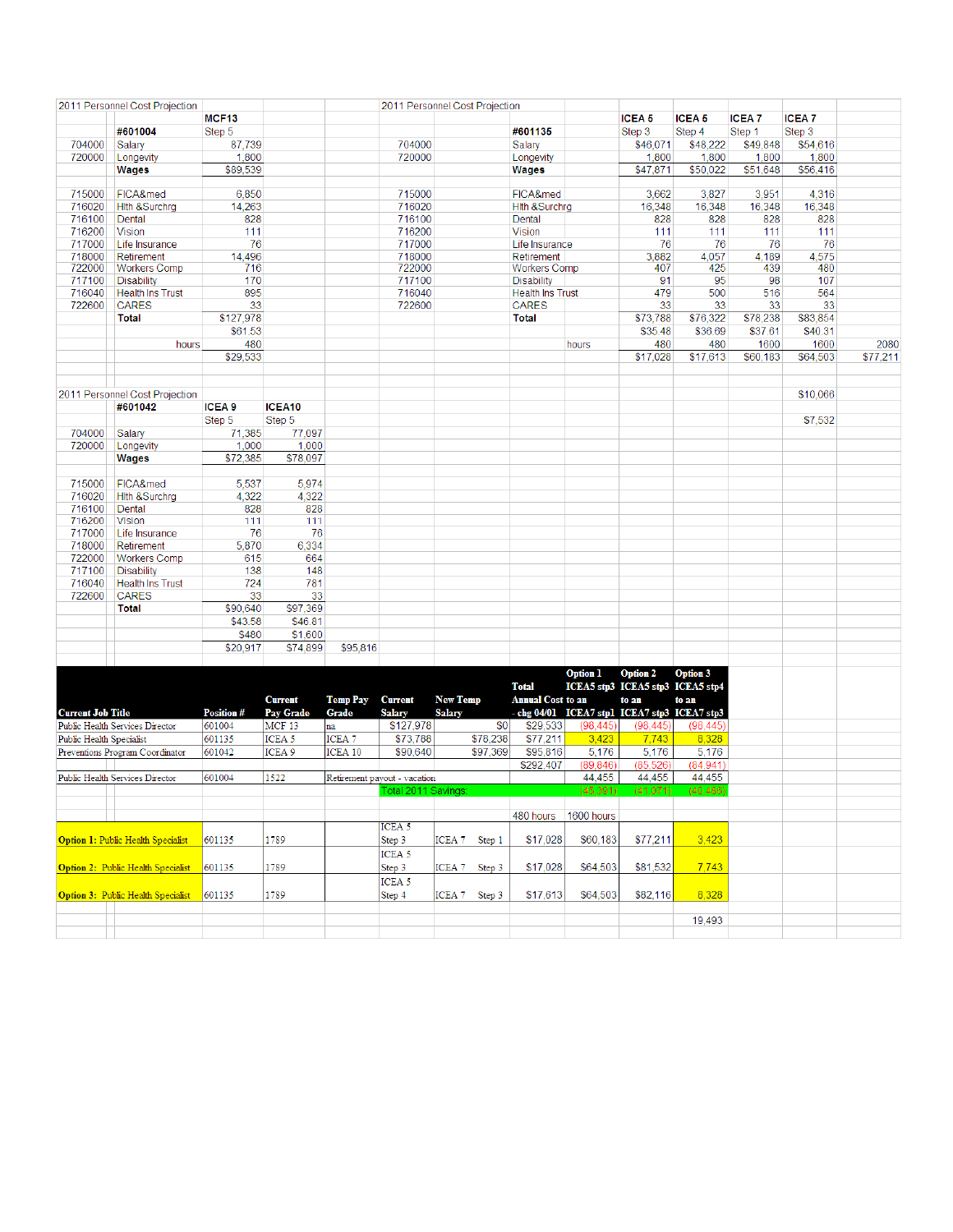<span id="page-13-0"></span>Introduced by the Human Services, County Services and Finance Committees of the:

# INGHAM COUNTY BOARD OF COMMISSIONERS

### **RESOLUTION TO AUTHORIZE THE TEMPORARY REASSIGNMENT OF SOME PUBLIC HEALTH SERVICE JOB DUTIES AND RESPONSIBILITIES AND THE EXECUTION OF THE RELATED LETTER OF UNDERSTANDING**

WHEREAS, the Board of Commissioners establishes the Plan of Organization for the Health Department, with the concurrence of the Michigan Department of Community Health; and

WHEREAS, the Administrators of the Ingham County Health Department are encouraged to continually evaluate staffing needs and to identify opportunities to reduce costs and improve efficiency; and

WHEREAS, the Deputy Health Officer has reviewed the structure and determined it more appropriate to temporarily redistribute duties and job functions; and

WHEREAS, the proposed change is consistent with ICEA County Professional Article 11, Section 2 Temporary Assignment; and

WHEREAS, the proposed changes will result in maintaining programmatic, administrative and fiscal efficiency; and

WHEREAS, the proposed adjustments can be implemented by taking advantage of a currently vacant position and retirement; and

WHEREAS, the proposed recommendations have been evaluated by the Human Resources Department which has concurred with the recommendations that are contained in this resolution; and

WHEREAS, the affected bargaining unit (ICEA County Professionals) has been consulted, provided documentation regarding the recommendations contained in this resolution and executed a Letter of Understanding; and

WHEREAS, the Health Officer, as advised by the Deputy Health Officer, has recommended that the Board of Commissioners authorize the proposed temporary reassignment of duties and responsibilities; and

WHEREAS, the Health Officer has advised that no additional funds are required to implement the proposed temporary changes.

THEREFORE BE IT RESOLVED, that the Ingham County Board of Commissioners hereby authorizes implementation of the Letter of Understanding and temporary reassignment arrangements.

BE IT FURTHER RESOLVED, the Board of Commissioners authorizes the following temporary compensation changes until December 31, 2011.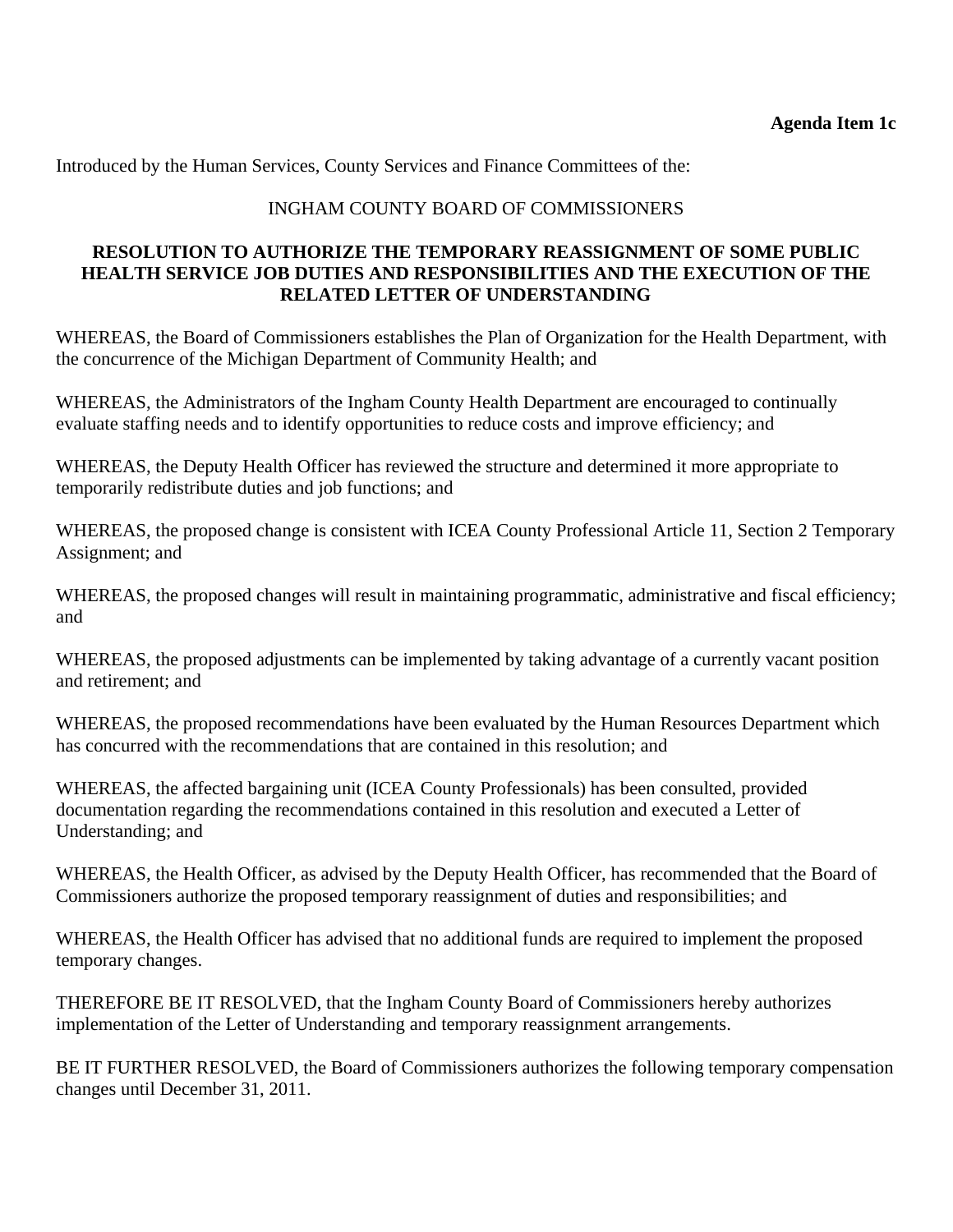| Position No. | <b>Current Grade</b> | Proposed Temporary Grade |
|--------------|----------------------|--------------------------|
| 601135       | ICEA Pro 05          | ICEA Pro 07              |
| 601042       | <b>ICEA Pro 09</b>   | ICEA Pro 10              |

BE IT FURTHER RESOLVED, that the Controller/Administrator is authorized to make the necessary budget adjustments as required.

BE IT FURTHER RESOLVED, that all position adjustments be effective April 1, 2011.

BE IT FURTHER RESOLVED, that the County Clerk and the Chairperson of the Board of Commissioners are hereby authorized to sign the necessary contract documents on behalf of the County after approval as to form by the County Attorney.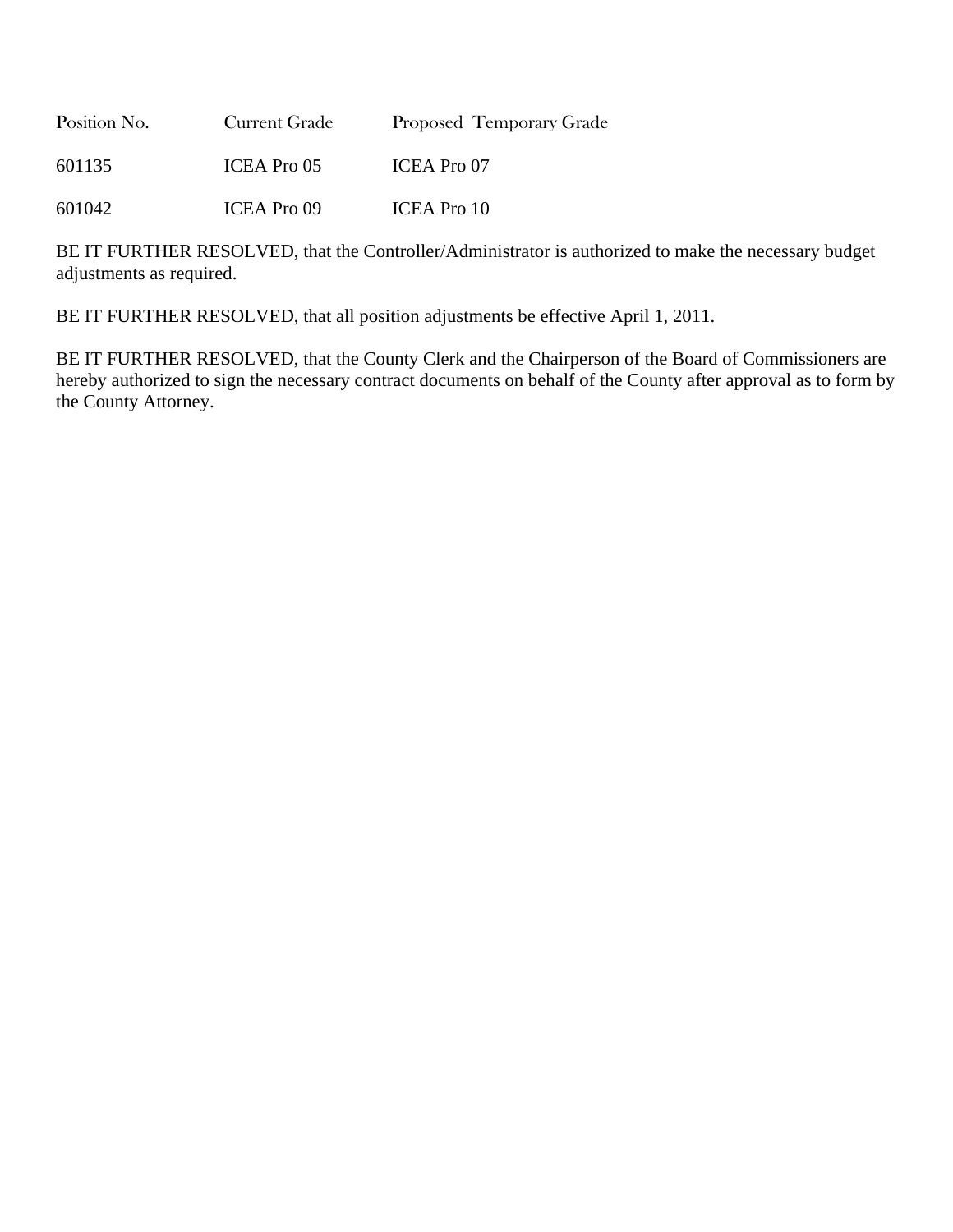<span id="page-15-0"></span>RECEIVED

MAR 16 2011



AGENDA ITEM  $#$   $\beta\alpha$ 

STATE OF MICHIGAN DEPARTMENT OF COMMUNITY HEALTH Lansing

OLGA DAZZO DIRECTOR

March 8, 2011

**HICK SNYDER** GOVERNOR

> Dean Sienko, M.D. Health Officer/Medical Director Ingham County Health Department 5303 S. Cedar Street P.O. Box 30101 Lansing, Michigan 48909

Mark Grebner Chairperson, Board of Commissioners Ingham County Board of Commissioners Ingham County Courthouse P.O. Box 319 Mason, Michigan 48854

Dear Health Officer Sienko and Chairperson Grebner:

The Michigan Department of Community Health (MDCH) has completed its review of the Ingham County Health Department Plan of Organization. The plan describes the structural framework for the primary provision of public health services. In conjunction with review under the Michigan Local Public Health Accreditation Program, the plan assures the MDCH that you possess the administrative capacity to perform your required duties and responsibilities. The documents you submitted serve as verification that your local health department is organized to carry out functions prescribed by law.

I am pleased to convey we have approved your plan. It is valid for three years beginning March 8, 2011. Please retain a copy of this approval letter for use during your next accreditation on-site review (evaluation of Local Health Department Powers and Duties).

We appreciate your efforts in producing this plan and hope it also has utility for you, your staff, and your local governing entity. If you have questions regarding this approval, please contact Local Health Services at 517-335-8024.

Sincerely.

Olga Dazzo Director

cc: Local Health Services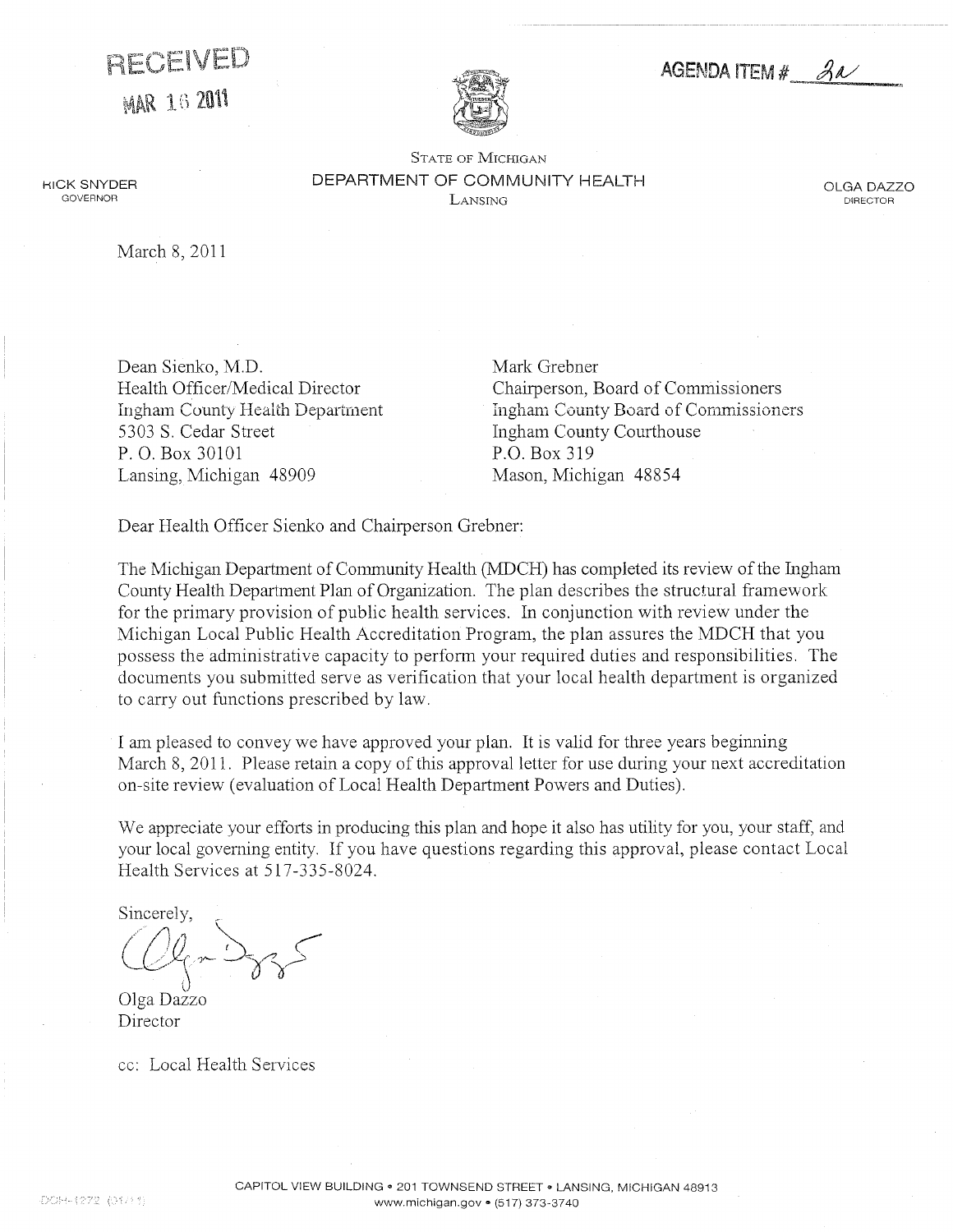# No.2011-25

# <span id="page-16-0"></span>BAY COUNTY BOARD OF COMMISSIONERS

### 03/08/11

### RESOLUTION

BY: WAYS AND MEAN COMMITTEE (3/1/11) WHEREAS, The continued onslaught on public sector benefits by the new majority in Lansing and Washington is crippling healthcare reform; and WHEREAS, Healthcare reform is a necessity for employers who provide healthcare for employees and their dependents; and WHEREAS, The shameless tactic of misrepresenting the facts surrounding health care costs for public sector employers undermines an honest debate on healthcare costs; and WHEREAS, This strategy of misrepresentation of health care facts is intended to reduce benefits and increase costs to seniors on Medicare with fixed incomes; and WHEREAS, The rapid escalation of healthcare costs has resulted in close to 50 million Americans without healthcare coverage; and WHEREAS, Those who have healthcare coverage have seen a dramatic increase in costs through co-pay, deductibles and higher premium costs; and WHEREAS, The United States spends almost twice as much more per capita on healthcare than other Industrialized countries; and WHEREAS, In our global economy healthcare costs to the private sector creates a disadvantage to U.S. companies competing against foreign companies that have government sponsored universal healthcare; and WHEREAS, Healthcare reform to cover all Americans under a "Medicare for All" will enable the U.S. to compete with all other Industrialized countries for jobs that have been outsourced for a generation because of the costs of the employer providing healthcare; and WHEREAS, The healthcare status quo Is not acceptable and, without real healthcare reform, America will continue to spiral down burdened by a health care system that is Inefficient, obsolete and unaffordable; Therefore, Be It RESOLVED That the Bay County Board of Commissioners urges our federal Legislators to address the problem of the uninsured in America as a top priority; Be It **Further** RESOLVED That in addition to the problem with the millions of uninsured Americans, the Bay County Board of Commissioners strongly emphasizes reform in the manner in which healthcare is funded and delivered; Be It Further

RECEIVED<br>-  $62 - \frac{NAR_{18}}{NGR_{20}}$ INGHAM COUNTY CLERI